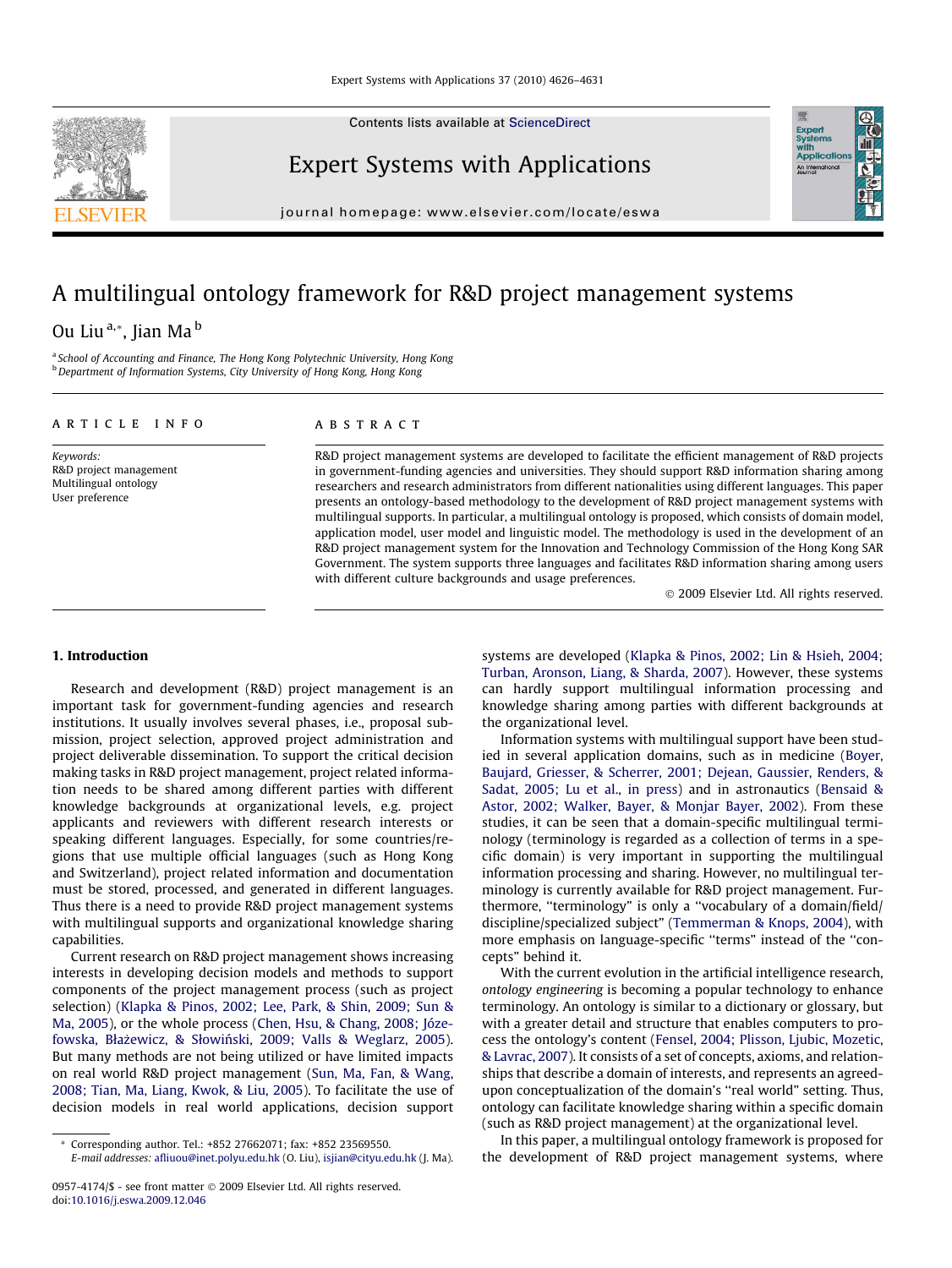domain model, application model, user model and linguistic model are designed to handle related knowledge in R&D project management. The framework and corresponding methodology is applied in the development of a R&D project management system in the Innovation and Technology Commission (ITC) of the Hong Kong SAR Government. The system supports three languages (i.e. English, Traditional Chinese and Simplified Chinese as they are the official languages in Hong Kong), as well as the information sharing among different user groups (e.g. project applicants, project reviewers and administrators) from all over the world.

Section 2 of the paper presents the multilingual ontology framework and corresponding methodology. The application to ITC is reported in Section [3](#page--1-0), including a project management workflow and the system architecture. Finally, Section [4](#page--1-0) summarizes and discusses the results of our work.

#### 2. An multilingual ontology framework for R&D project management

An ontology is a knowledge repository in which concepts and terms are defined as well as relationships between these concepts ([Fensel, 2004](#page--1-0)). Implicit knowledge for humans is made explicit for computers by ontology.

A multilingual ontology framework is designed in this paper to support the representation of multilingual information in R&D project management. The knowledge in the multilingual ontology includes language-independent knowledge and language-dependent knowledge. Inside, the language-dependent knowledge refers to the knowledge that relies on a specific language, forming a set of linguistic models. And the language-independent knowledge refers to the knowledge that does not rely on any specific language. It is categorized into a domain model, an application model and a set of user models (refer to Fig. 1):

- (1) Domain model. It contains domain knowledge, which is the general structural knowledge about the application domain. In our case, it is the knowledge about R&D project management.
- (2) Application model. It contains knowledge about the software application, including functions, menu items, etc.
- (3) User model. A set of user models are used to capture knowledge about users, including their profiles, behaviors and preferences. They can be used to generate personalized interface.
- (4) Linguistic model. For each language supported by the multilingual ontology, there is a correspondent linguistic model. It defines the linguistic terminology of the concepts in the domain model and application model for a specific language.

Details of the models are given next.

(1) Domain model can be regarded as a domain ontology. The knowledge inside is presented as concepts in the domain and the relations among them. Domain concepts are basic building blocks of the domain model. Each concept is characterized by a set of attributes. Concepts are organized according to a special relation, i.e., concept–subconcept relation. Thus they form a tree-like concept hierarchy. According to previous work ([Tian et al., 2005](#page--1-0)), certain key concepts can be identified for R&D project selection, and a domain model is as shown in [Fig. 2.](#page--1-0) At the panel on the left, there is a concept-tree with a node root as the starting point of all concepts. Each of the other nodes is the subconcept of its parent (upper-level node). For example, University is a subconcept of Organization. Subconcepts represent the relation-



Fig. 1. High level structure of the multilingual ontology.

ship of inheritance. Besides concept–subconcept relation, there are other normal relations. For example, in the central dialog box in [Fig. 2,](#page--1-0) the relations of the concept ''investigator" (project investigator) are shown on the right when the concept is being edited. Attributes of a concept are also regarded as special relations but related to a concrete range rather than another concept. In summary, domain model conceptualizes the application domain and organizes the domain knowledge explicitly in a computer-readable manner; it forms a basis for information sharing among people with different knowledge backgrounds at the organizational level.

- (2) Application model contains knowledge about the system functions organized by function–subfunction hierarchy. The knowledge is also related to the user interface elements (such as menu items) correspondent to specific functions.
- (3) User models are utilized to capture knowledge about users, including their profiles, behaviors and preferences. A user model is a knowledge resource which contains explicit assumptions regarding all aspects of the user in interaction with the system; and the knowledge is useful when generating user-tailored interface or receiving information from the user. For example, the language of the system interface is chosen according to the user's language preference. Also, users with different roles or positions in the R&D project management lifecycle can use different authorized system functions with different system menus; other human-computer interface elements (like labels, messages and online helps) are also affected. Even more, user models can contain other information about users, such as usage preferences and behavior patterns.
- (4) Linguistic models define the multilingual terminology of the concepts in the domain model and the application model. For each supported language, the linguistic model defines the mapping from the concepts to the terms in that language. Suppose that in a given context (such as R&D project management) there is one term expressed in a specific language corresponding to a concept, we can then define this mapping as:

concept  $(i) \stackrel{m}{\rightarrow}$  term  $(i)$ , for each language m.

A simplified data schema of linguistic models used in the Hong Kong ITC case is shown in [Fig. 3.](#page--1-0) Note that linguistic models for the